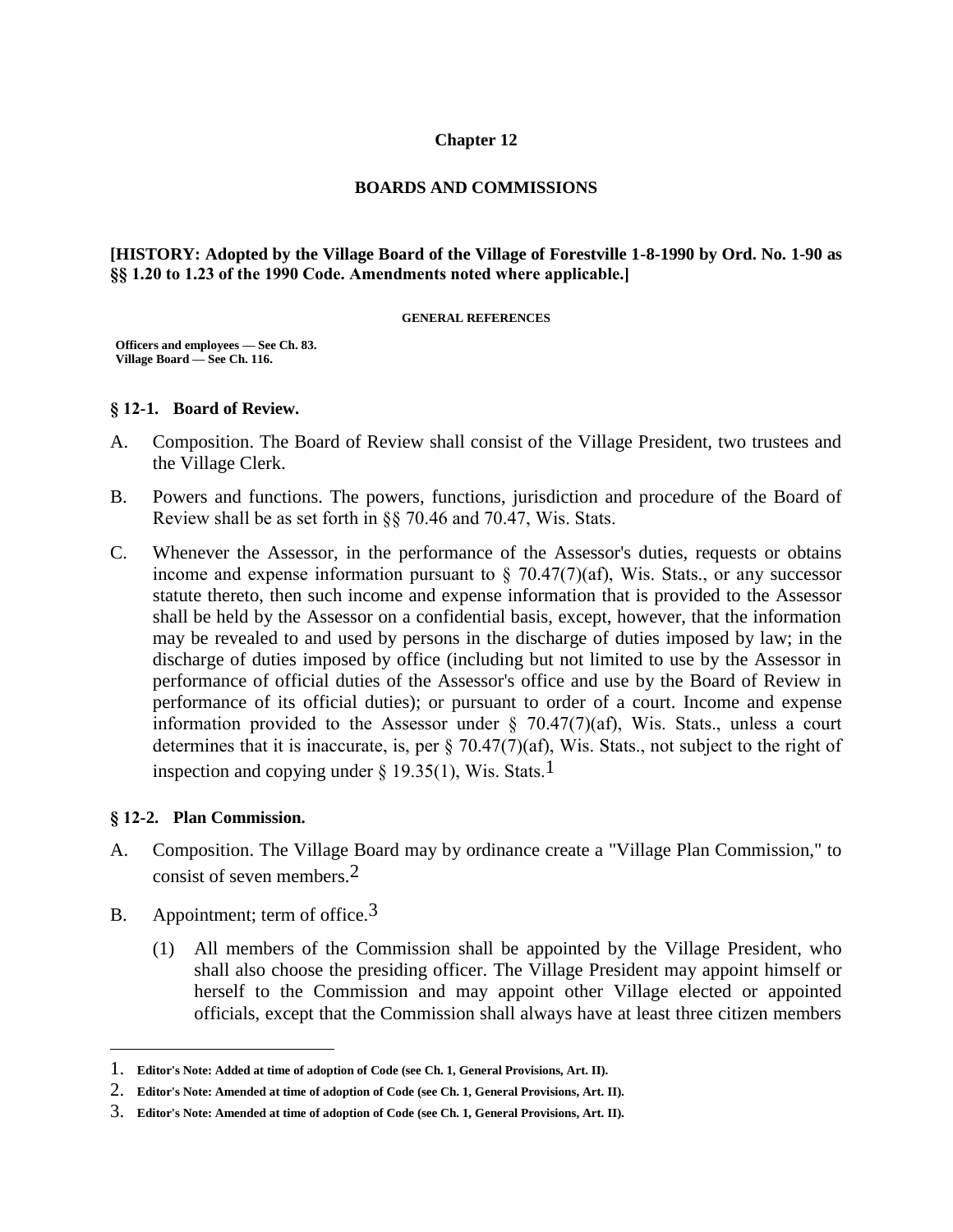who are not Village officials. Citizen members shall be persons of recognized experience and qualifications. The Village Board may by ordinance provide that the membership of the Commission shall be as provided thereunder.

- (2) The members of the Commission shall be appointed to hold office for a period of three years. Appointments shall be made by the Village President during the month of April for terms that expire in April or at any other time if a vacancy occurs during the middle of a term.
- C. Duties.
	- (1) Master plan. The Commission shall make, adopt and as necessary amend, extend or add to a master plan for the physical development of the Village, including areas outside of its boundaries which in the Commission's judgment bear relation to the development of the Village.
	- (2) Matters referred to Plan Commission. The Village Board or other public body or officer of the Village having final authority thereon shall refer to the Plan Commission for its consideration and report before final action is taken by the Village Board, public body or officer, the following matters:
		- (a) The location and architectural design of any public building.
		- (b) The location of any statue or other memorial.
		- (c) The location, acceptance, extension, alteration, vacation, abandonment, change of use, sale, acquisition or lease of land for any street, alley or other public way, park, playground, airport, area for parking vehicles or other memorial or public grounds.
		- (d) The location, extension, abandonment or authorization for any public utility, whether publicly or privately owned.
		- (e) All plats of land in the Village or within the territory over which the Village is given platting jurisdiction by Ch. 236, Wis. Stats.
		- (f) The location, character and extent of acquisition, leasing or sale of lands for public or semipublic housing, slum clearance, relief of congestion or vacation camps for children.
		- (g) The amendment or repeal of any ordinance adopted dealing with these subjects. Unless such report is made within 30 days, or such longer period as may be stipulated by the Village Board, the Board or other public body or officer may take final action without it.
	- (3) Duties expressly given. The Plan Commission shall have all of the duties expressly given to it by the Village Board by ordinance or resolution.
- D. Miscellaneous powers.
	- (1) The Commission may make reports and recommendations relating to the plan and development of the Village to public officials and agencies, public utility companies, civic, educational, professional and other organizations and citizens. It may